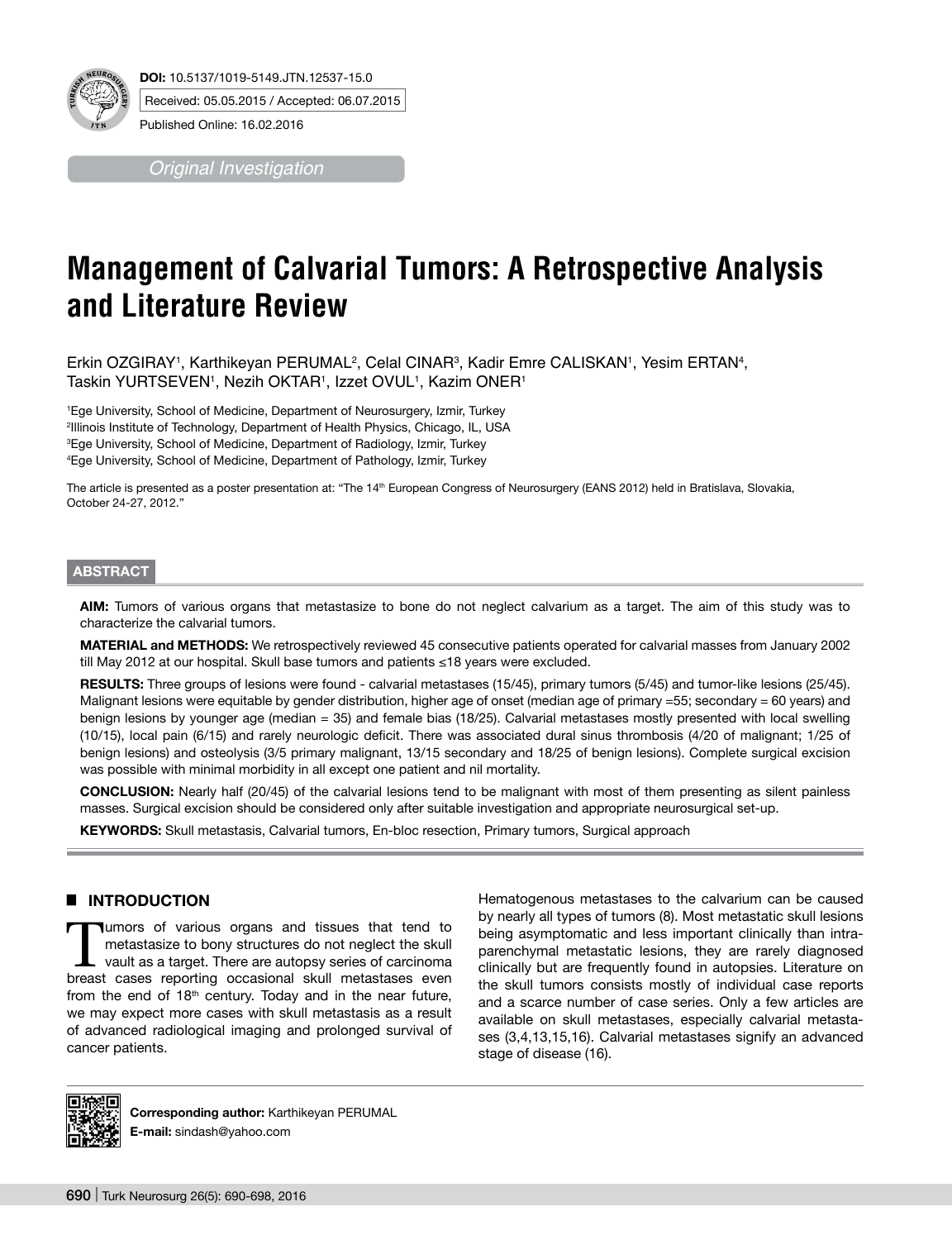The aim of this article was to present the clinical features and outcome of patients with hematogenous skull tumors located at the the calvarium with a literature review and the analyses of 45 skull lesions, of which 15 were metastases, operated at our institution from January 2002 to May 2012.

## █ **MATERIAL and METHODS**

Our institution is a tertiary hospital catering to a population of about ten million from Izmir and neighbouring small cities. In this retrospective study, we included 45 consecutive adult patients who underwent surgery for a skull lesion at our department between January 2002 and May 2012, identified from the Department of Neurosurgery database.

Clinical information obtained by a retrospective chart review included age, gender, symptoms, type of primary tumor, treatment of the primary and secondaries, presenting systemic metastases, neurological status before and after surgery, treatment complications and neurological outcome (long-term and short-term). All living patients were contacted by telephone to determine their current neurological status.

All radiological images [plain skull films, computed tomography scans (CT), magnetic resonance imaging (MRI), angiograms] were reviewed to analyze the site of tumor location in the calvarium, involvement of the cranium, scalp, dura, or brain, associated intracranial metastases or meningeal dissemination, and dural venous sinus patency. Operative reports were reviewed to determine whether en bloc or piecemeal resection was performed. The extent of resection was determined by reviews of postoperative CT or MRI scans.

Patient consent for using clinical data was obtained in every case by having the patient sign the hospital form. Patients with cranial base metastases/tumors, who were younger than 18 years, and who could not consent for using their data for the study were excluded from the analysis.

The diagnosis was confirmed by histopathological examination. The patients were followed at our outpatient department.

Descriptive statistics were performed to summarize the patients' characteristics. For statistical analysis, SPSS version 17.0 was used.

We performed an extensive literature review in the Pubmed database, focusing publications in English Language from the years 1950 to 2013, using a total of 16 key search items (Calvarial tumors; Calvarial secondaries; Calvarial metastasis; Calvarial neoplasms; Treatment of Calvarial tumors; metastases to skull; skull secondaries; Tumors of the Skull; Neurosurgery Calvarium; Calvarial Surgery; Neoplasms of skull; Treatment of skull tumors, Vault tumors, Vault mass, Calvarial mass, skull mass), yielding a total of 2533 results.

We filtered out all non-human and all non-clinical search results. We also excluded all search results that were not pertinent to the three primary questions of interest, i.e., clinical features, radiological features and management of calvarial tumors, and were left with 33 relevant articles. We have summarized some of the important articles in this manuscript.

Publications about the clinical presentation of skull metastases are rare. To the best of our knowledge, this is one of the few articles discussing the clinical features, differential diagnosis and treatment of calvarial metastasis.

#### █ **RESULTS**

Our study population had a median age of 44 years (range: 18 to 82). The male:female ratio was 1:1.8. According to histopathology, skull metastases was diagnosed in 15, primary skull tumors in 5 and benign/tumor-like lesions in 25 cases (Table I).

Nearly one-third of our patients (15/45) had calvarial metastases. Most patients presented initially with local swelling (10/15), sometimes accompanied by local pain (6/15). A neurological deficit (right hemiparesis) was present in only 1 case that was located at the left parietal region.

Nine of the 15 patients diagnosed with metastasis were suffering from a previously diagnosed primary. The average duration between the primary malignancy and the surgery for the calvarial metastasis was 29.1 months. All other six cases

**Table I:** Nature of Disease: Histologically Confirmed Diagnosis of Skull Lesions

| Group                          | <b>Histology</b>                                                                                                                                                                                          | <b>Frequency</b>                                 |
|--------------------------------|-----------------------------------------------------------------------------------------------------------------------------------------------------------------------------------------------------------|--------------------------------------------------|
| <b>Primary skull</b><br>tumors | Myeloma<br>Sclerosing Osteoblastoma<br>Malignant Meningioma                                                                                                                                               | 3<br>1<br>1<br>$n = 5$                           |
| <b>Skull</b><br>metastases     | Adenocarcinoma Unknown<br>Primary<br><b>Thyroid Cancer</b><br>Chondrosarcoma<br>Breast carcinoma<br>Cholangiocarcinoma<br>Squamous Cell carcinoma<br>Unknown Primary<br>Unknown Pathology<br>Colon Cancer | 5<br>3<br>2<br>1<br>1<br>1<br>1<br>1<br>$n = 15$ |
| <b>Benign</b>                  | <b>Epidermoid Cyst</b><br>Simple Bone Cyst<br>Meningioma<br>Plasmacytoma<br>Langerhans cell histiocytosis<br>Benign Giant Cell tumor                                                                      | 8<br>2<br>3<br>1<br>4<br>1<br>$n = 19$           |
| Tumor-like<br>lesions          | Fibrous dysplasia<br>Calcified Chronic subdural<br>hematoma<br><b>Hydatid Cyst</b>                                                                                                                        | 4<br>1<br>1<br>n =6                              |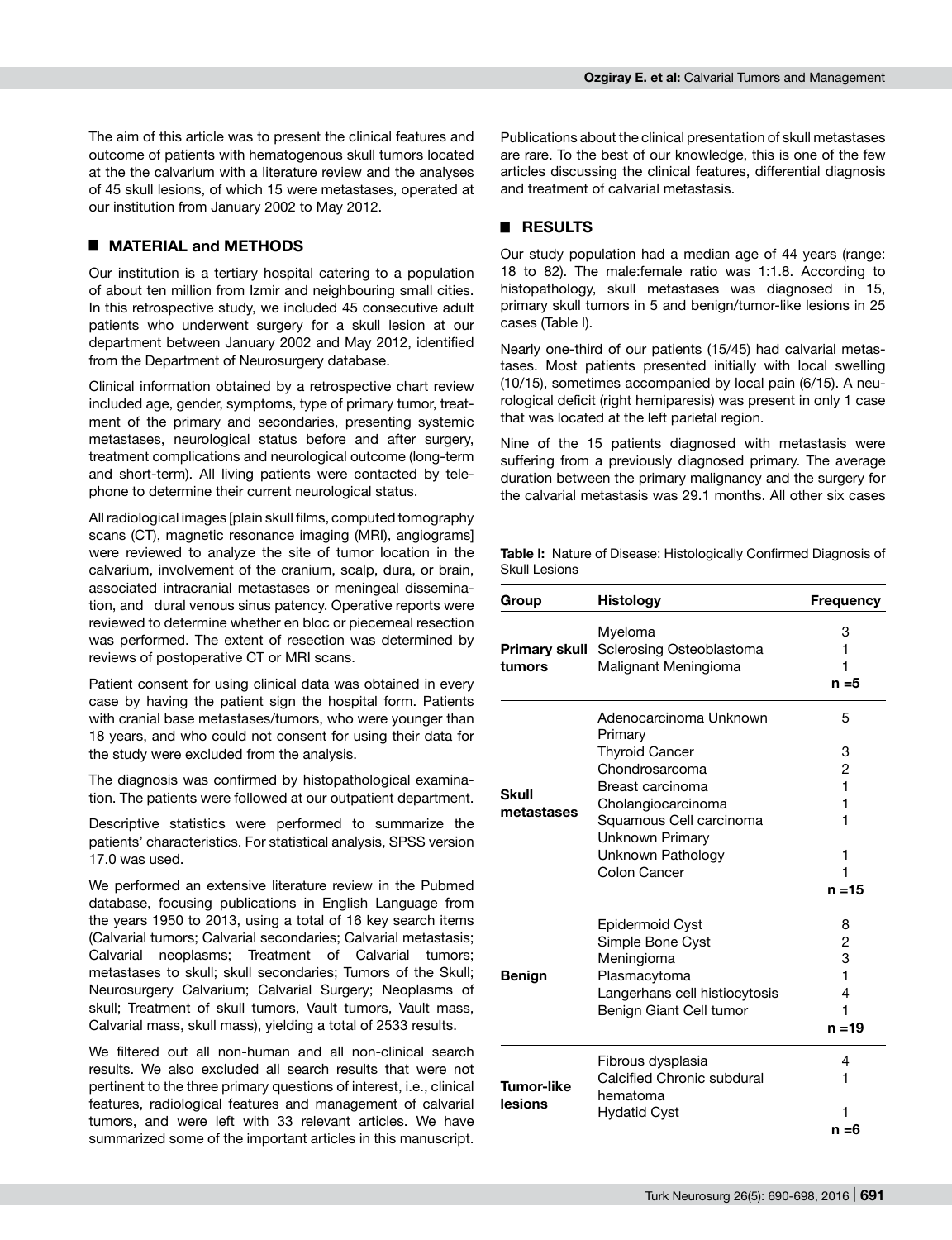were calvarial metastases with occult primary at the time of the surgery. All the patients diagnosed as metastasis were referred to the primary physician or oncologist for further management.

In our series, reconstruction of the skull defect due to a lesion was always performed in a second session depending on the patient's preference even when the case was benign. There was need for time to determine whether the lesion was benign or malignant. Patients with benign lesions and large defects were operated for the second time about 2-3 months after the first surgery. Most of the patients with small defects did not prefer reconstruction in our series.

Our series was characterized by zero mortality and without excessive intra-operative bleeding and post-operative complications.

#### **Illustrative Cases**

*Case 1:* A 33-year-old lady presented to our department with a cranial MRI depicting an intra-calvarial tumor at the right side of the frontal bone (Figure 1A-D). She had been suffering from headache for two years with no local swelling, tenderness or neurological deficit. The mass lesion was incidentally detected and en-bloc resection was planned according to the patient's decision. The mass was resected en-bloc under local anesthesia with mild sedation. One burr-hole craniectomy following a linear skin incision was performed. There was no dural attachment and the dura was kept intact at the end of the resection. She was discharged the following day after an uneventful recovery. Histopathology showed Langerhans cells with round nuclei and prominent nuclear groove, eosinophils and lymphocytes. Immunohistochemistry showed cells positive for CD1a and S100. Final pathological diagnosis was Langerhans cell histiocytosis.

*Case 2:* A 51-year-old lady was referred to our department after an eventful attempt to resect her calvarial mass at a peripheral institution. She was asymptomatic a few months ago when she noticed a painless mass on her right occiput. She was informed of a simple procedure to remove the painless mass beneath the skin under local anesthesia and



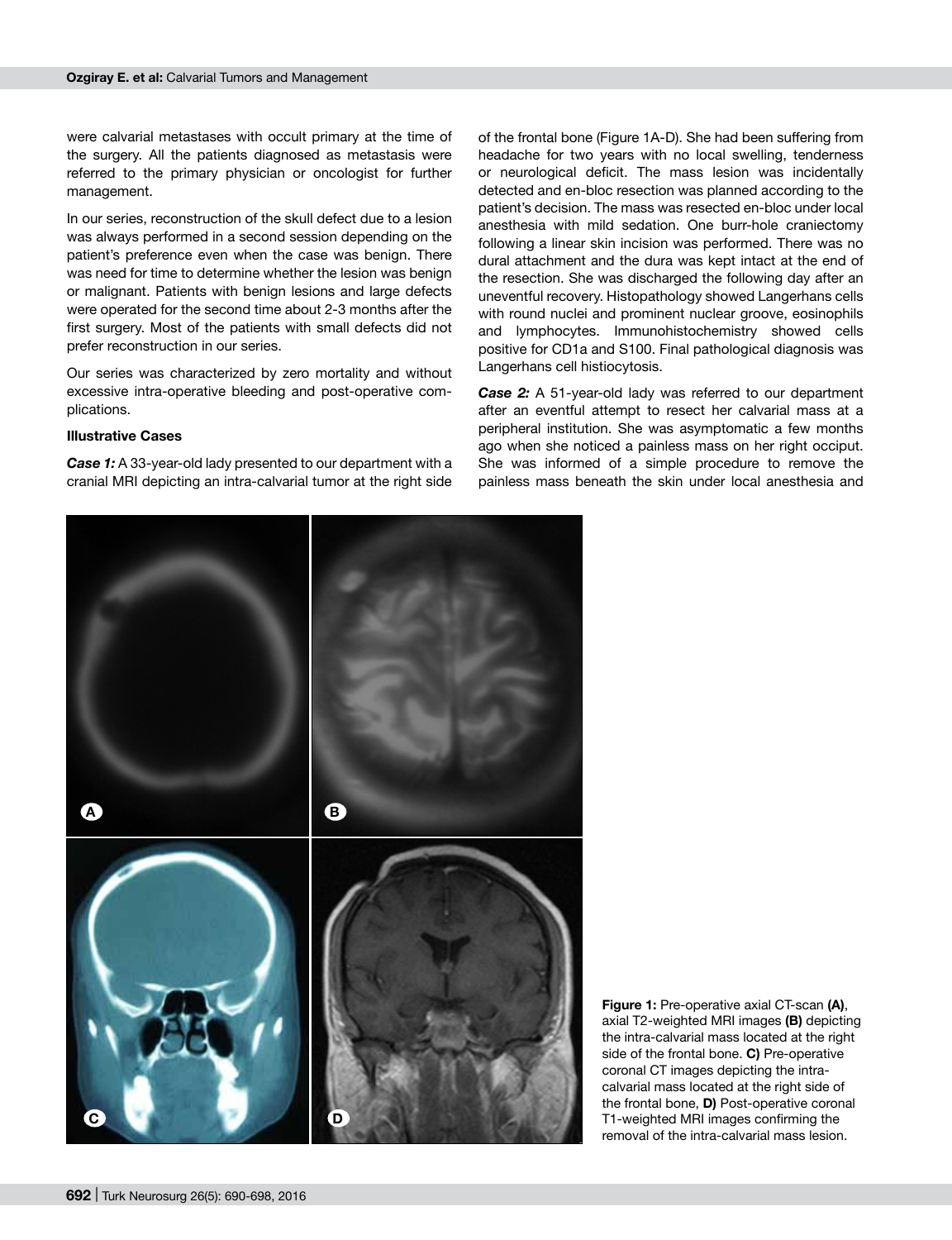unexpected profuse bleeding resulted in sudden decrease of the arterial tension and urgent closure of the wound even before taking a biopsy for histological examination. She was then immediately referred to our department for further surgical evaluation and management. Radiological work-up depicted a calvarial mass located at right side of the occipital bone on the top of the right transverse sinus (Figure 2A-D). The right transverse sinus was patent, but the inferior wall of the sinus seemed to be partially invaded by the tumor. En-block resection under general anesthesia was planned. A central catheter was placed and other routine preventive measures were taken before turning the patient to the prone position with the head retained in a Mayfield three-pin fixator. Two units of cross-matched packed red blood cells were kept ready in the operation room. After the skin incision, en-bloc resection was performed via a single burr-hole. Profuse bleeding from a minimal laceration on the invaded wall of the transverse sinus was controlled via absorbable collagen matrix and the sinus was kept patent at the end. No air emboli were detected and the patient was discharged after an uneventful recovery on the second post-operative day. On histological examination, follicular-patterned tumor cells, which were small, round and monotonous similar to normal thyroid follicular cells were observed. There was colloid in some of the follicles. Immunohistochemistry showed positivity for thyroid transcription factor-1 and thyroglobulin. Final pathological diagnosis was metastatic follicular carcinoma of the thyroid and further oncological management was planned. She is still alive without any neurological deficit on the sixth year of her follow-up.

*Case 3:* A 67-year-old male patient presented to our department with a giant mass on the top of his calvarium. He was complaining of the progressive growth in the last two years and abrasion on its top for last several months. There was no neurological deficit. The mass was first noticed more than 40 years ago after a cranial trauma during a motor vehicle accident. The mass was growing insidiously for decades and he had not sought medical attention despite suggestions by his family. The growth had accelerated in the last two years and the skin on top was ulcerated with occasional bleeding in the last several months, forcing the patient to seek medical attention for the first time. The mass was immobile and fixed to the calvarium. The skin on the top was ulcerated, probably due



**Figure 2: a)** Pre-operative axial CT-scan images depicting contrast-enhancement in the cerebral window, **b)** destruction due to the lesion in the bone window. **C, D)** Pre-operative axial and sagittal MR images depicting the contrast enhancement of the tumor overlying the transverse sinus.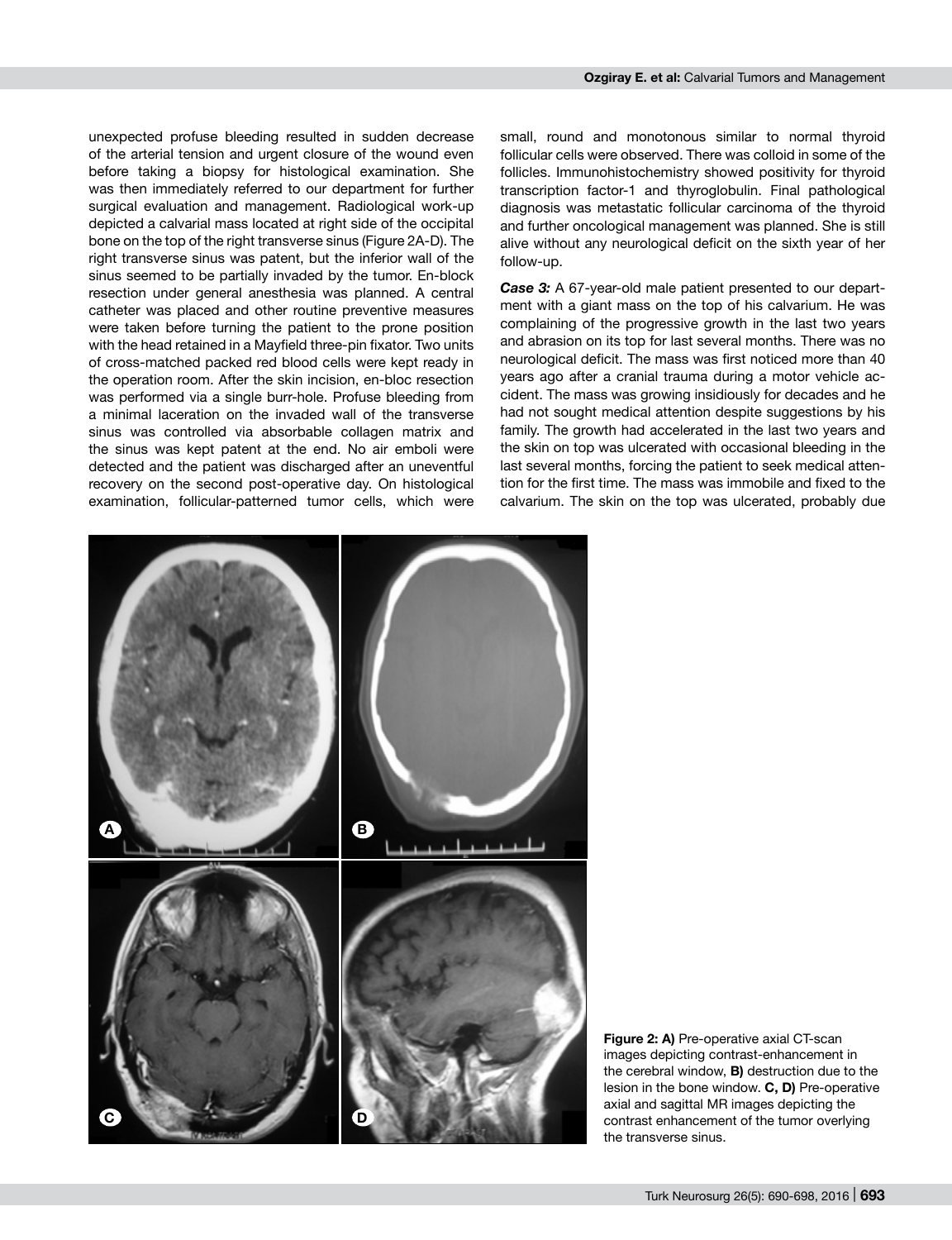to physical friction. X-rays and CT-scans suggested a mass calcified at the bottom. Pre-operative contrast-enhanced MRI depicted contrast enhancement within the tumor and the dura and suggested a calcified meningioma (Figure 3A-C). DSA was performed to evaluate the feeders. Interventional radiologists confirmed large feeders originating from superficial temporal arteries and performed embolization (Figure 3A-C). Considering the patient's choice, a partial resection was planned. The patient asked for cosmetic refinement and did not accept

the risks of radical resection resulting from a superior sagittal sinus intervention. The patient was placed in the semi-sitting position under general anesthesia. After the skin incision, the flap covering the tumor was easily peeled away. There was minimal bleeding, much less than expected, due to pre-operative embolization. The base was razored via high-speed drill and the remaining skin was also removed. A drainage tube was left under the skin and it was closed in customary fashion. After an uncomplicated and uneventful recovery, he was

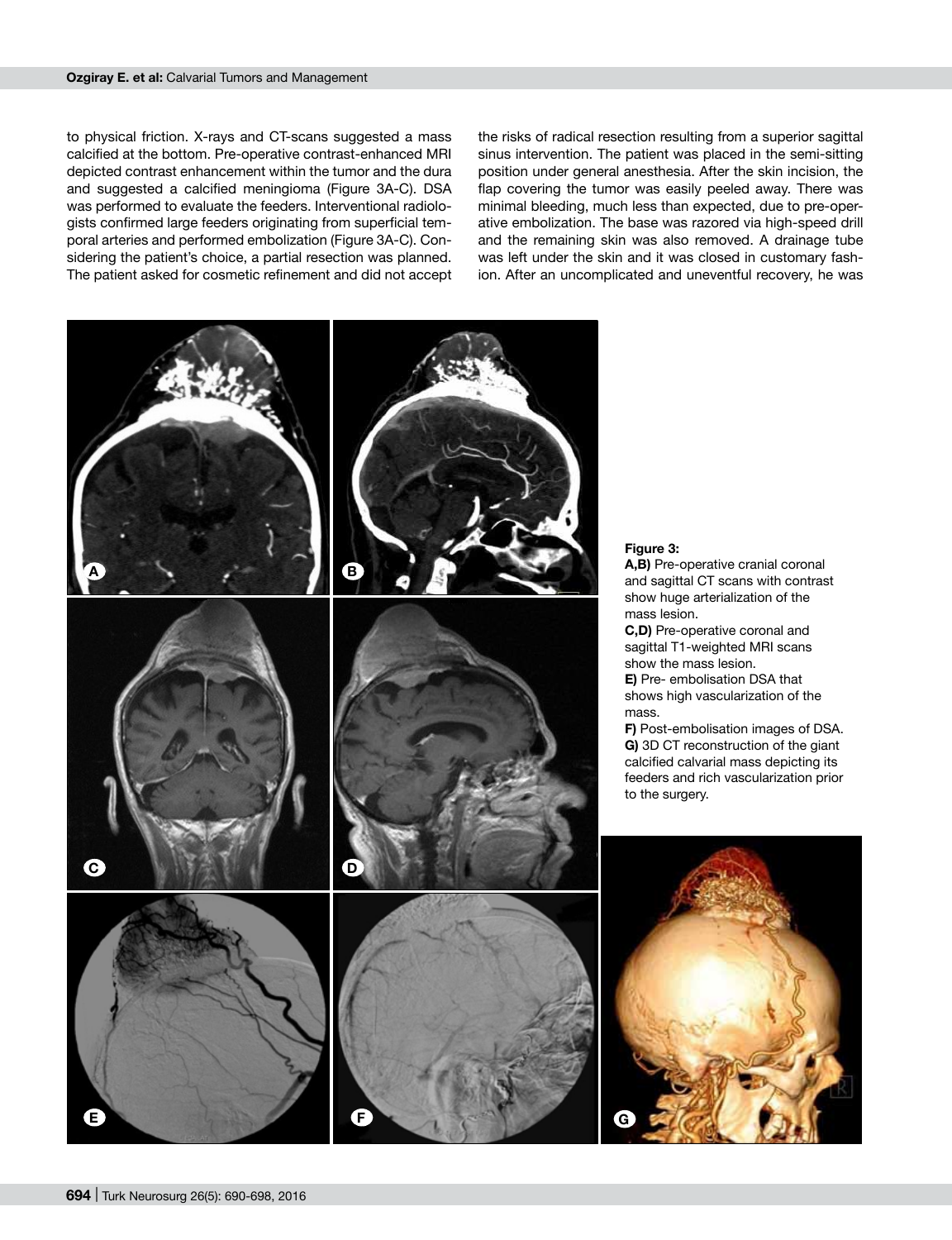discharged on the fifth post-operative day. This case is the only partial resection in our series due to the patient's limited consent. He was seeking medical care for cosmetic refinement and did not want to take the risk of a complete resection.

#### █ **DISCUSSION**

The calvarium is a frequent target site of involvement for common neoplasms (8). Most metastatic skull lesions are asymptomatic, although they can cause severe disability due to compression of dural sinuses, eloquent cortex and cranial nerves (16). Despite the fact that hematogenous skull metastases can be caused by nearly all types of tumors, skull metastases are rarely diagnosed clinically, but are frequently found in autopsies (16).

Modern imaging techniques have increased the diagnosis of calvarial metastases. Articles on calvarial neoplasms can be found in journals of many different specialties, but only a few of them describe the clinical features, differential diagnosis and management of calvarial metastases as a separate entity (16).

Calvarial masses can be classified into three groups: 1) Benign lesions 2) Tumor-like lesions 3) Malignant lesions. Solitary calvarial neoplasms not involving the dural sinus require simple en-bloc resection. Frequently, the underlying dura may be attached to the benign mass due to the long-term pressure, requiring tedious stripping to preserve the dura, primary suturing or autologous grafting. Some of the pertinent literatures is summarized in Table III.

The neurosurgical literature lacks large series highlighting calvarial tumors. Constans and Donzelli (6), in a 1981 series of 14 patients with calvarial metastases treated for more than 20 years between 1957 and 1979, stated that 50% of the lesions caused irritation of the central nervous system and cranial metastasis was the first evidence of the primary tumor in six of the 14 cases (6). In 2003, Stark et al., reported that only 1 of 12 cases presented with neurological deficit and the calvarial metastasis was prior to the primary tumor again only in one patient (16). This may be due to the advances in radiology and probable lead time variation in diagnosis.

The presentation of skull metastases varies depending on the pathology. Although they are silent, painless and diagnosed incidentally by the physician most of the time, they may cause pain, skin ulcerations, and more importantly neurological symptoms due the compression of the underlying brain cortex. Skull metastases may reach considerable size and lead to compression of dural sinuses and cranial nerves (1,2,7).

Stark et al. concluded that skull metastases have clinical features distinctive from those of primary skull tumors and tumor-like lesions (16). Skull metastases can cause local painless swelling (16) rarely leading to neurologic dysfunction. The duration of symptoms is usually short. The clinical features of skull metastases were compared to those of primary skull tumors and benign tumor-like lesions. In our study the patients were mainly asymptomatic. However, some patients suffered from local pain or neurological deficit that harmed their quality of life. In the study by Stark et al. (16) patients with skull metastases were characterized by higher age and shorter duration of symptoms. In comparison to patients with primary skull tumors, patients with skull metastases presented less frequently with neurologic deficit and less frequently with skull base lesions. In our study we found that skull metastases were characterized by higher age and shorter duration of symptoms similar to Stark et al. (16). Contrary to Stark et al. (16), patients with skull metastases in our study presented more frequently with neurologic deficit than primary skull tumor patients and less frequently than tumor-like lesions (Table II).

Skeletal metastases of neuroblastomas are characteristically multiple, and calvarial deposits usually show simultaneous involvement of the orbit (9). Ewing's sarcoma (ES) usually presents as a solitary bony lesion (10).

Metastatic skull tumors are mostly calvarial circumscribed intraosseous tumors (14). Radionuclide bone studies are a valuable screening test to detect bone metastases. With CT and MRI, bone metastases extending intracranially and primary dural metastases show the characteristic biconvex shape, usually associated with brain displacement away from the inner table. CT is better in detecting skull base erosion and MRI provides more detailed information about dural involvement, perineural and perivascular spread (12).

Mitsuya et al., on reviewing images of patients undergoing routine head MRI, found that 175 out of 1265 patients had metastatic skull tumors. Primary sites were breast cancer (55%), lung cancer (14%), prostate cancer (6%), malignant lymphoma (5%), and others (20%). Calvarial metastases were most frequently circumscribed and intraosseous (27%)(14).

Osteolytic calvarial lesions are infrequent findings (11). In a retrospective chart review study by Hong et al., the most common histopathological diagnoses were metastasis (n=9), Langerhans-cell histiocytosis (n=9) and intraosseous hemangioma (n=5). Osteolytic calvarial lesions could be found in any age group (11).

Michael et al., in their retrospective chart review on calvarial metastases overlying dural sinuses in 13 patients (with a median age of 54 years), found that 11 involved the superior sagittal sinus, and 2 involved the transverse sinus. Renal cell carcinoma and sarcoma were the most common primary tumors. In nine patients, the involved sinus was resected, and in four patients, the sinus was reconstituted after tumor removal (13).

MRI contributes to understanding the type, location, multiplicity and the relationship with the brain, cranial nerves and dural sinuses (13). Dural sinus thrombosis, a dreaded co-morbidity of calvarial metastases, can be difficult to diagnose. Angiography is considered the "gold standard"; MRI offers a method of demonstrating the dural sinuses in multiple planes and flow within the sinuses may be depicted by MR angiography (MRA). Chaudhuri et al. reported on three cases where the diagnosis of superior sagittal sinus thrombosis due to calvarial metastases was missed by CT, primarily due to their site over the convexity, but was demonstrated accurately using MRI with MRA (5). Enhanced MR images were superior to nonenhanced studies for detecting subtle intradiploic metastases (18).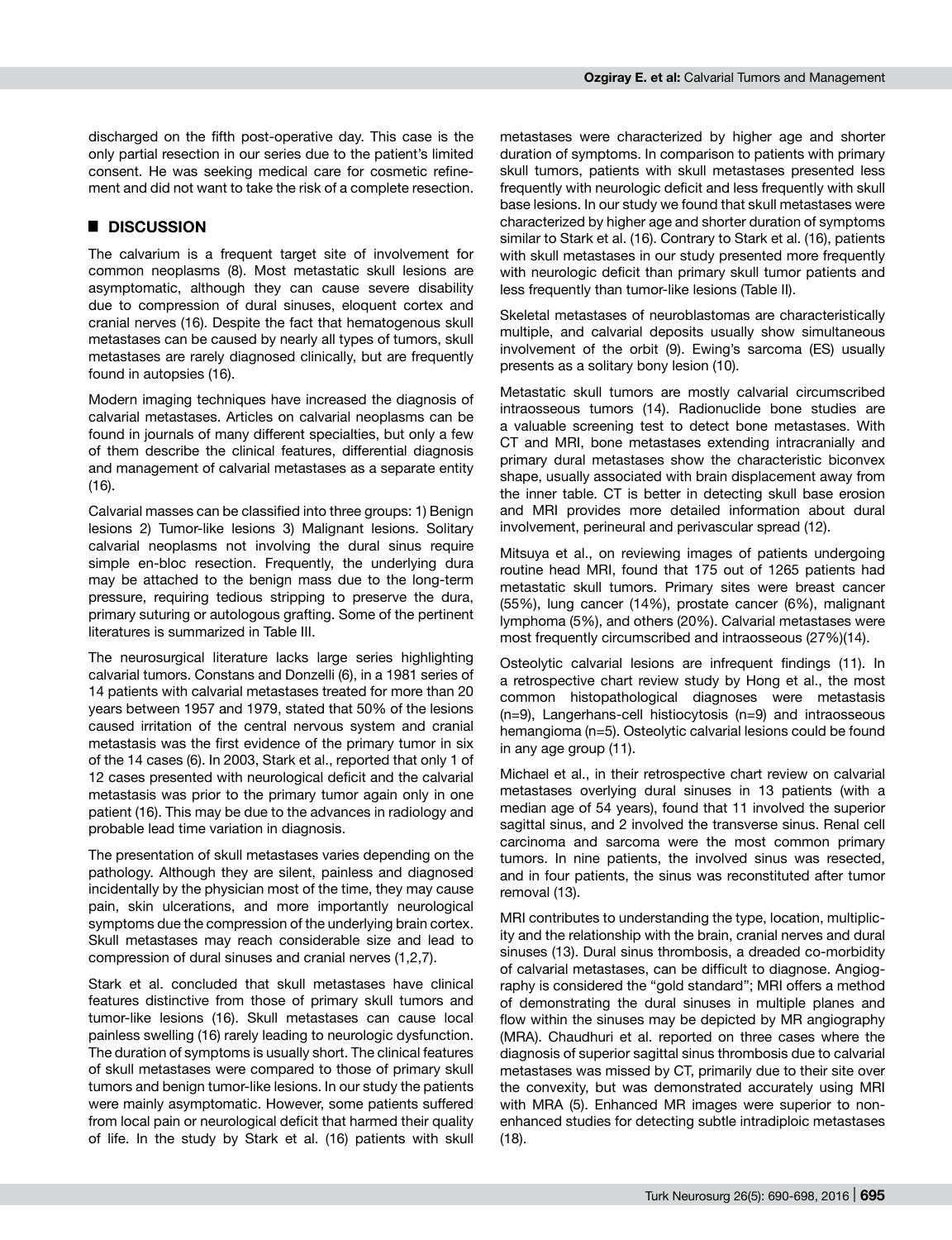#### **Table II:** Comparison of Clinical Features in 45 Patients

| <b>Clinical Features</b>                         |                      | <b>Primary Skull Tumors</b><br>$n = 5$ | <b>Skull Metastases</b><br>$n = 15$ | <b>Benign &amp; Tumor-like</b><br><b>Lesions</b><br>$n = 25$ |
|--------------------------------------------------|----------------------|----------------------------------------|-------------------------------------|--------------------------------------------------------------|
| Age at                                           | Median               | 55                                     | 60                                  | 35                                                           |
| diagnosis                                        | Mean                 | 55.4                                   | 56                                  | 35.28                                                        |
| (years)                                          | Range                | 24 to 82                               | 39 to 74                            | 18 to 67                                                     |
|                                                  | Male                 | $\overline{c}$                         | 7                                   | 7                                                            |
| Gender                                           | Female               | 3                                      | 8                                   | 18                                                           |
| <b>Invading Dura</b>                             |                      | 3(60%)                                 | 3 (20%) &<br>2 attached to dura     | 8 (32%)                                                      |
| <b>Dural sinus thrombosis</b>                    |                      | 1 (20%)                                | 2 (13.33%)                          | 1(4%)                                                        |
| <b>Osteolytic lesions</b>                        |                      | 4 (80%)                                | 7 (46.67%)                          | 11 (44%)                                                     |
| <b>Calvarial mass as primary</b><br>presentation |                      | 5 (100%)                               | 6 (40%)                             | 25 (100%)                                                    |
|                                                  | Frontal              | 3                                      | 9                                   | 17                                                           |
|                                                  | Parietal             | 1                                      | 6                                   | 4                                                            |
| Localization                                     | Occipital            | 1                                      | 2                                   | 4                                                            |
|                                                  | Temporal             | $\overline{\phantom{a}}$               | ۰                                   | 1                                                            |
|                                                  | Cerebellar           |                                        | 1                                   | 1                                                            |
|                                                  | Right                | 1                                      | 6                                   | 8                                                            |
| <b>Side</b>                                      | Left                 | 2                                      | 6                                   | 17                                                           |
|                                                  | Midline              | 2                                      | 3                                   | 0                                                            |
|                                                  | Painless swelling    | 4                                      | 7                                   | 12                                                           |
|                                                  | Local pain           | 1                                      | 6                                   | 12                                                           |
| <b>Symptoms</b>                                  | Neurological deficit | $\overline{\phantom{a}}$               | 1                                   | 5 (including 3 vertigo)                                      |
|                                                  | Other finding        | $\overline{\phantom{a}}$               | 1 (skin ulceration)                 | 1 (exophthalmos)                                             |
|                                                  | Incidental finding   | 0                                      | $\mathsf 0$                         | 0                                                            |

There are no standardized algorithms and management of skull metastases depends on histopathology, extent of spread and associated co-morbidities (11). Wecht and Sawaya, in 1997, with 42 cases of calvarial involvement from benign and malignant disease, which constitutes one of the largest series, concluded that surgery should be done: a) to establish the diagnosis, b) for solitary malignant lesions, and c) for total excision of benign and symptomatic lesions (17). Due to low surgical morbidity, Hong et al. recommended complete resection of osteolytic calvarial lesions with reconstruction when feasible (11).

Complete extirpation of calvarial metastases overlying dural sinuses was associated with slightly more morbidity, but the overall recurrence and survival rates of patients with dural sinus calvarial metastases were similar. En bloc resection was as safe as piecemeal resection and is more effective in

limiting operative blood loss (13). Radiation therapy improved the quality of life of patients with neurological symptoms (13).

In agreement with Constans and Donzelli (6), Stark et al. suggested that surgery is a safe palliative procedure with low morbidity and low mortality (16). In our series we did not have any mortality or even neurological morbidity due to surgical removal. Although we state that resection of calvarial masses is safe, the decision for surgery should be made under the stated circumstances with a multidisciplinary approach.

#### █ **CONCLUSION**

Calvarial tumors, whether benign or malignant, are amenable to surgical resection. Meticulous radiological evaluation and surgical planning prior to the surgery is mandatory to ensure low morbidity and mortality.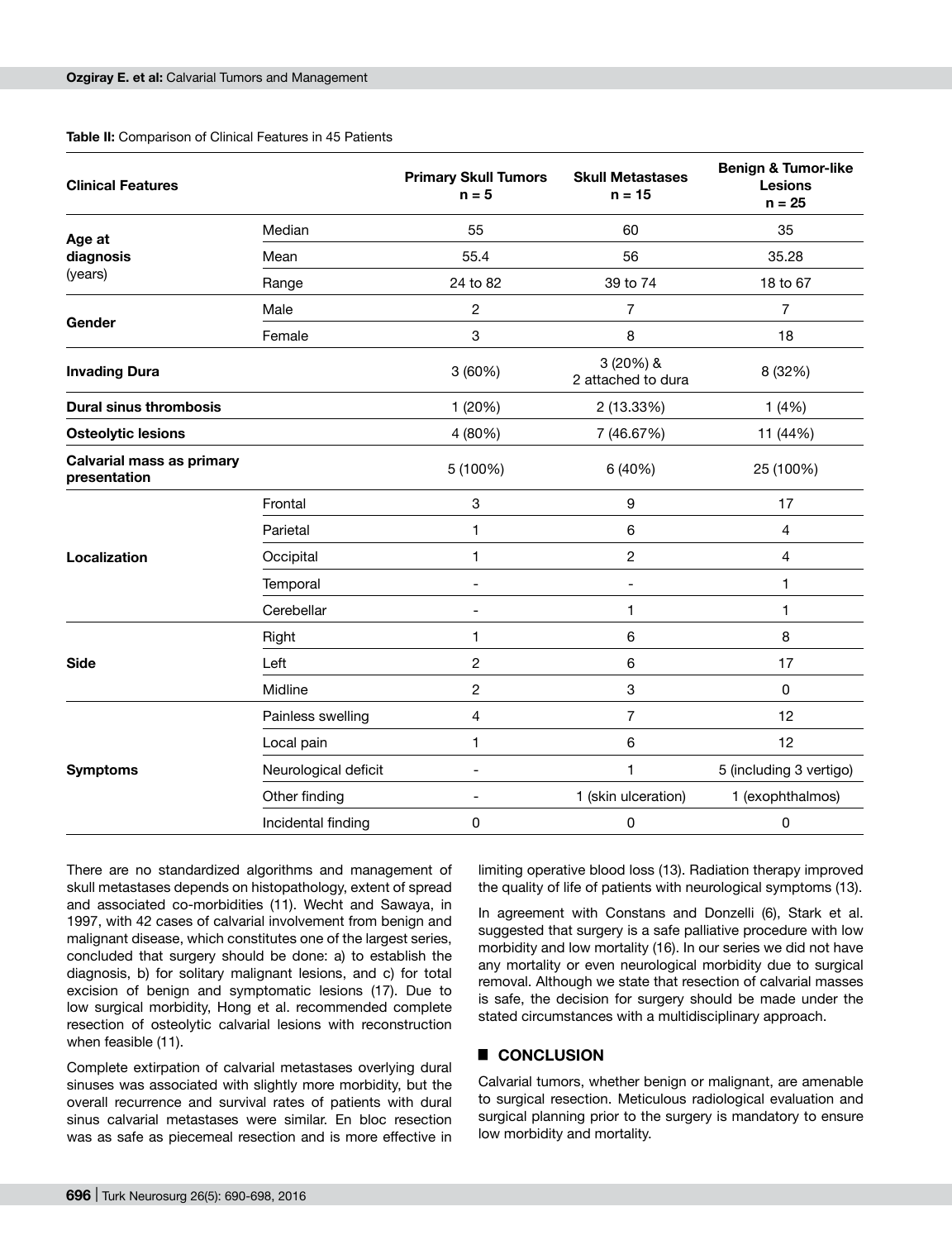|                | No. Author                        | <b>Study method</b> | No. of<br><b>Patients</b> | <b>Diagnostic/Therapeutic</b>                                                                                                                                             | <b>Findings</b>                                                                                                                                                                                                                     |
|----------------|-----------------------------------|---------------------|---------------------------|---------------------------------------------------------------------------------------------------------------------------------------------------------------------------|-------------------------------------------------------------------------------------------------------------------------------------------------------------------------------------------------------------------------------------|
| 1              | <b>Bernstein</b><br>et al. (1974) | Retrospective       | 34                        | Diagnostic - 99mTc Radionuclide<br>scan in malignant patients.                                                                                                            | Rim enhancement decreased in delayed<br>views in calvarial lesion; In intracerebral<br>lesions – rim enhancement increases.                                                                                                         |
| 2              | Becker<br>et al. (1978)           | Retrospective       | 50                        | Diagnostic - CT scan vs.<br>Radionuclide (RN) scan in<br>malignant patients.                                                                                              | RN Scan is important for early<br>demonstration of skull metastases.<br>CT Scan is 75-80% as sensitive as RN<br>scan.                                                                                                               |
| 3              | Michele SW<br>et al. (1990)       | Retrospective       | 14                        | Diagnostic - MRI scan in<br>malignant patients                                                                                                                            | Both Enhanced and Non-enhanced MRI<br>studies are required to obtain accurate<br>evaluation of Calvarial disease.                                                                                                                   |
| 4              | Michael CB<br>et al. (2001)       | Retrospective       | 13                        | Surgical Series - on cranial<br>metastases that overlie or<br>invade the dural venous<br>sinuses.                                                                         | En bloc resection is as safe as<br>piecemeal resection and is more<br>effective in limiting operative blood loss.<br>Involvement of a dural venous sinus<br>should not discourage resection of<br>calvarial metastases.             |
| 5              | Stark et al.<br>(2003)            | Retrospective       | 38                        | Descriptive study on skull<br>tumor patients (primary,<br>secondary and benign/<br>tumor-like lesions).                                                                   | Skull metastases have characteristic<br>clinical features that are distinctive from<br>those of primary skull tumors and tumor-<br>like lesions.<br>Surgery is a safe palliative procedure<br>with low morbidity and low mortality. |
| 6              | Moon et al.<br>(2007)             | Prospective         | 13                        | Diagnostic - diffusion-weighted<br>imaging (DWI) with sensitivity<br>encoding (SENSE)<br>T1-weighted imaging (T1WI) on<br>patients with suspected cranial<br>secondaries. | In conjunction with conventional MR<br>sequences DWI with SENSE aid in the<br>detection of cranial bone metastases.                                                                                                                 |
| $\overline{7}$ | Mitsuya et al.<br>(2011)          | Retrospective       | 121                       | Diagnostic - MRI scan in<br>metastatic patients.                                                                                                                          | Calvarial metastases are seen in MRI<br>as circumscribed intraosseous lesions<br>(27%) followed by calvarial diffuse<br>invasive lesions (22%).                                                                                     |
| 8              | Ozgiray et al.<br>(Current study) | Retrospective       | 45                        | Descriptive study on skull<br>tumor patients (primary,<br>secondary and benign/tumor<br>like lesions).                                                                    | Surgical resection of calvarial tumor<br>(if indicated) should be undertaken in<br>the tertiary hospital only after proper<br>evaluation and set-up.                                                                                |

**Table III:** Selected Literature on Calvarial Tumors

## █ **ACKNOWLEDGEMENT**

The procedures followed were in accordance with the ethical standards of the responsible committee on human experimentation (institutional or regional) and with the Helsinki Declaration of 1975 that was revised in 2000.

## █ **REFERENCES**

- 1. Artico M, De Caro GM, Salvati M, Carloia S, Rastelli E, Wierzbicki V, Manni M: Solitary metastases to the cranial vault. Report of ten cases. J Neurosurg Sci 44(1):33-38, 2000
- 2. Aydin VM, Cekinmez M, Kizilkilic O, Kayaselcuk F, Sen O, Altinors N: Unusual case of skull metastasis secondary to pancreatic adenocarcinoma. Pathol Oncol Res POR 11(3):182-183, 2005
- 3. Becker H, Norman D, Boyd DP, Hattner RS, Newton TH: Computed tomography in detecting calvarial metastases: A comparison with skull radiography and radionuclide scanning. Neuroradiology 16:504-505, 1978
- 4. Bernstein J, Hoffer PB: Use of the delayed brain scan in differentiating calvarial from cerebral lesions. J Nucl Med 115(8):681-684, 974